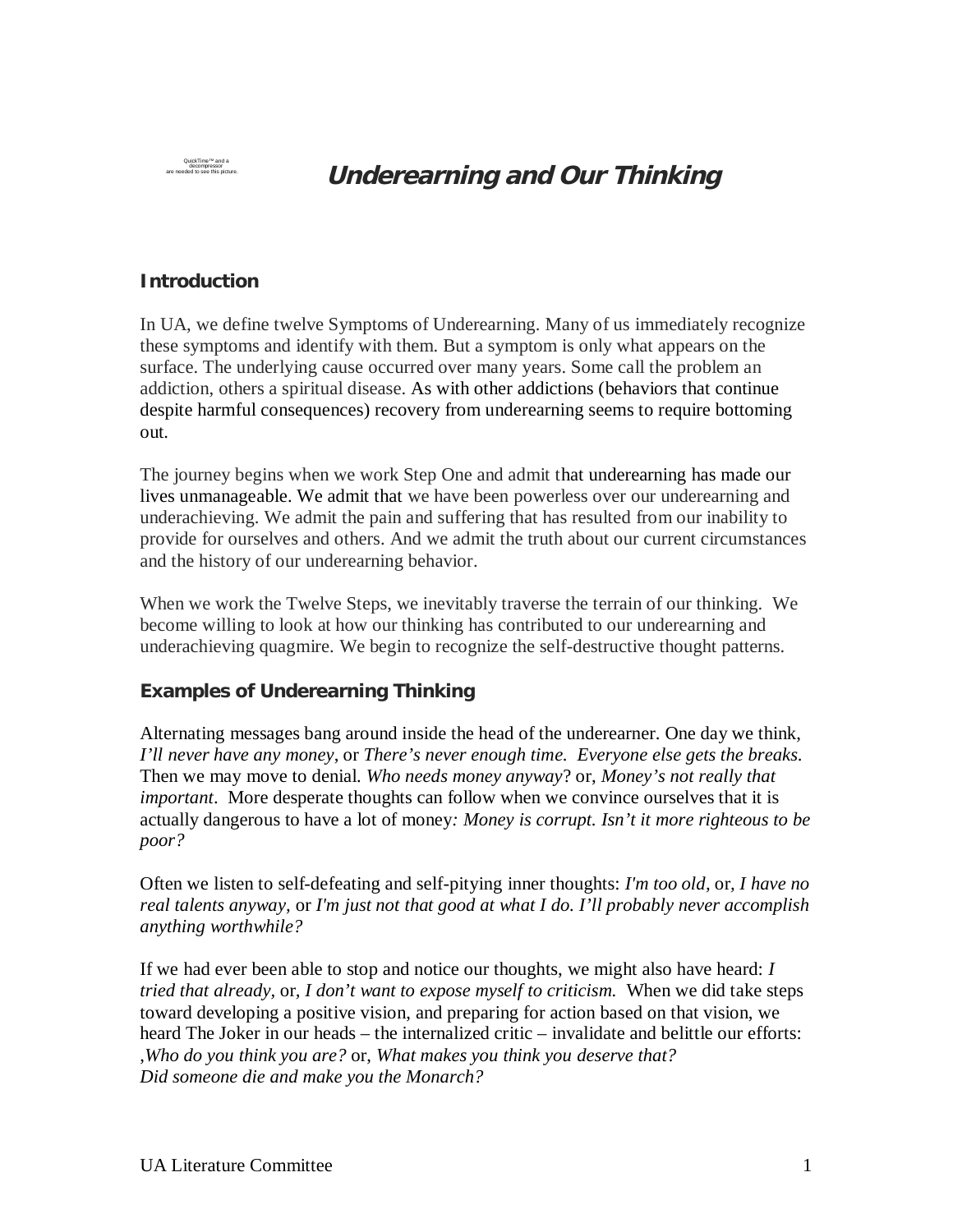In desperation many underearners fall into entitlement-thinking and seek rescue. It is often a well-guarded secret that we regularly think to ourselves, *I just want someone to take care of me, to rescue me.*

## **Consequences of Our Underearning Thinking**

The effects of our underearning thinking ripple through all aspects of our lives. As underearners, we persist at work that doesn't serve us and we demonstrate ambiguous behaviors that result in job instability. Some of us stay in work situations when we know we are not being paid what we are worth.

Many of us volunteer too much of our time when we cannot afford to do so, or give our services without charge when there is no clear benefit. We sabotage opportunities for prosperity in a myriad of ways and routinely undervalue our time rather than use it to further our own goals.

Our thinking habits actually reinforce negative beliefs and behavior, which include coping devices that enable us to ignore the reality of our underearning. We live in a state of vagueness – vagueness about time, money, our needs, and our expenses. This habit of vagueness extends also to our perception of both our failures and successes.

Ironically many underearners are highly creative and intelligent. We frequently develop positive visions and enjoy episodes of great enthusiasm. Then as if someone flipped a switch, the underearner chronically loses enthusiasm for his or her latest vision overnight. What we don't realize is that it is we who are flipping the switch. By listening to our negative thinking, we chronically turn the lights out on our dreams. We cease even the smallest actions toward our latest vision, or we isolate and end up taking the wrong action. In these ways, we actually choose to deny ourselves the joy and spiritual fulfillment that would be gained by fully using our talents and skills to better our own lives and those around us.

## **Recovery Thinking**

**Willingness Is Fundamental to Recovery.** As we work the Twelve Steps in UA, and seeds of recovery begin to germinate within us, we become willing to look at how our thinking has contributed to the problem of our underearning. New questions arise based on this willingness to face the truth without fear or harsh self-judgment. We might ask, *What has been my part in the problems of the past? How have I contributed to my current circumstances?*

As we progress, we gain a heightened awareness of any negative thoughts that arise in our minds. We begin to see many aspects of our life through a new lens – those both directly and indirectly related to our earning life. Based on this heightened awareness we ask, *What am I getting out of this? How is this serving me?* Being open to new answers brings a sense of self-mastery and manageability into lives formerly trapped in